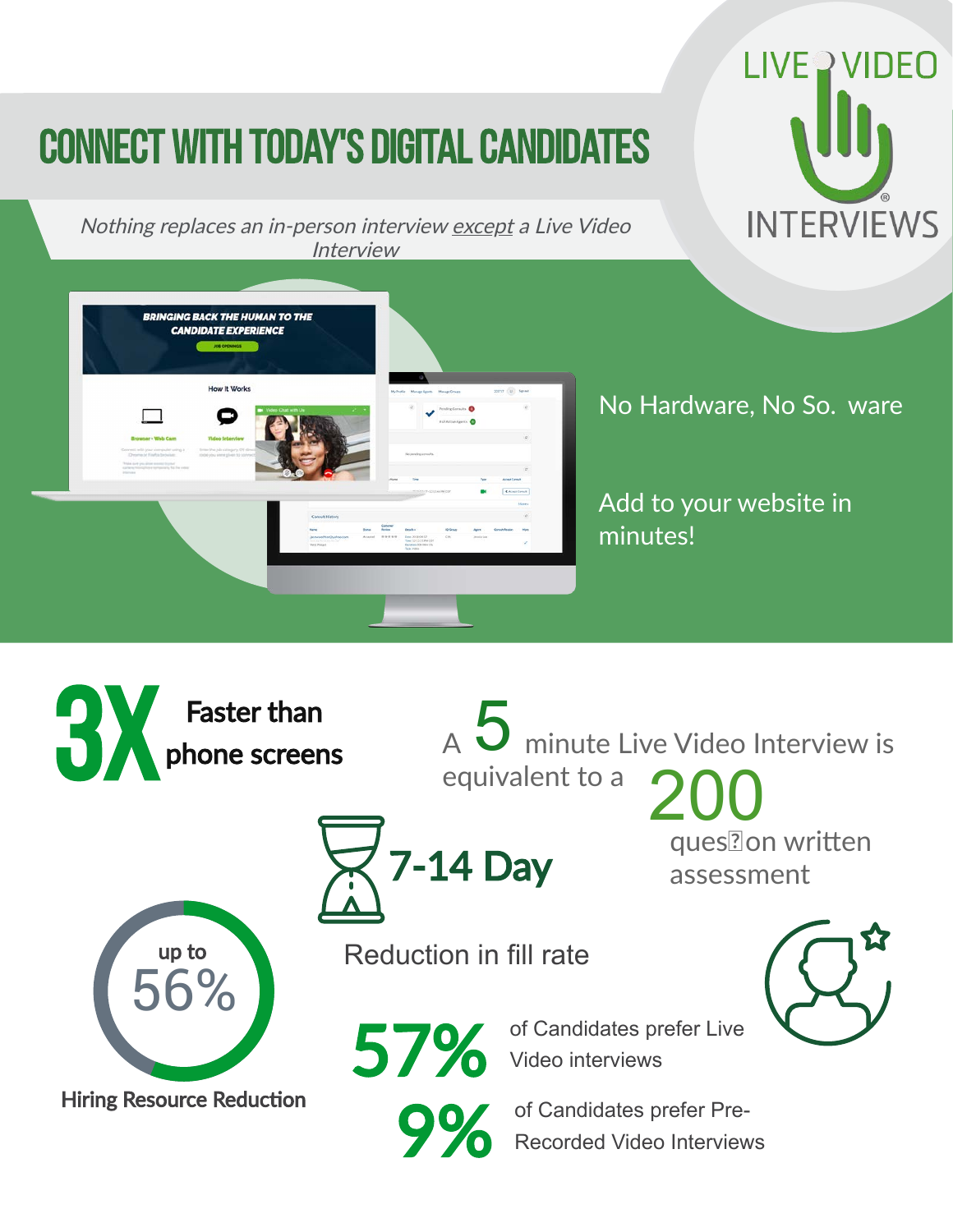## **Areas of Opportunity**



**Phone Screens**





**Location Hiring**



**Hiring**

**Manager Interviews**



**Virtual HR Virtual Job Fairs**

### Recrui ng

Open up new recruiting areas from competitors and prospective "working" candidates by providing convenience.

### Seasonal/New Loca on Hiring

Hire faster and remotely for seasonal and new location hiring, without pulling managers off operations. Save travel costs and resource time.

#### Virtual Job Fairs

Conduct more frequent virtual video job fairs and not be restricted on time that works for "slow operations" hours. Reduce the time and effort for on-site job fairs and increase candidate quality through higher accessibility.

### Phone Screens

Augment the phone screen and find out more in a 5-minute live video interview than a 200 question assessment.

### Hiring Manager Interviews

Provide innovative tools for hiring managers to do initial interviews through live video tools. Allow them to reduce hiring time and reach more quality candidates, faster.

#### **● Virtual HR**

Provide video HR services to remote locations that do not have on-site HR support. Reduce costs for hiring additional HR resources while providing a centralized location. Improve your employee retention and be authentic.



Of Recruiters Feel it's a Candidate Driven Market Average number of days

ᡶ┰┚





**TO GET AN OFFER**